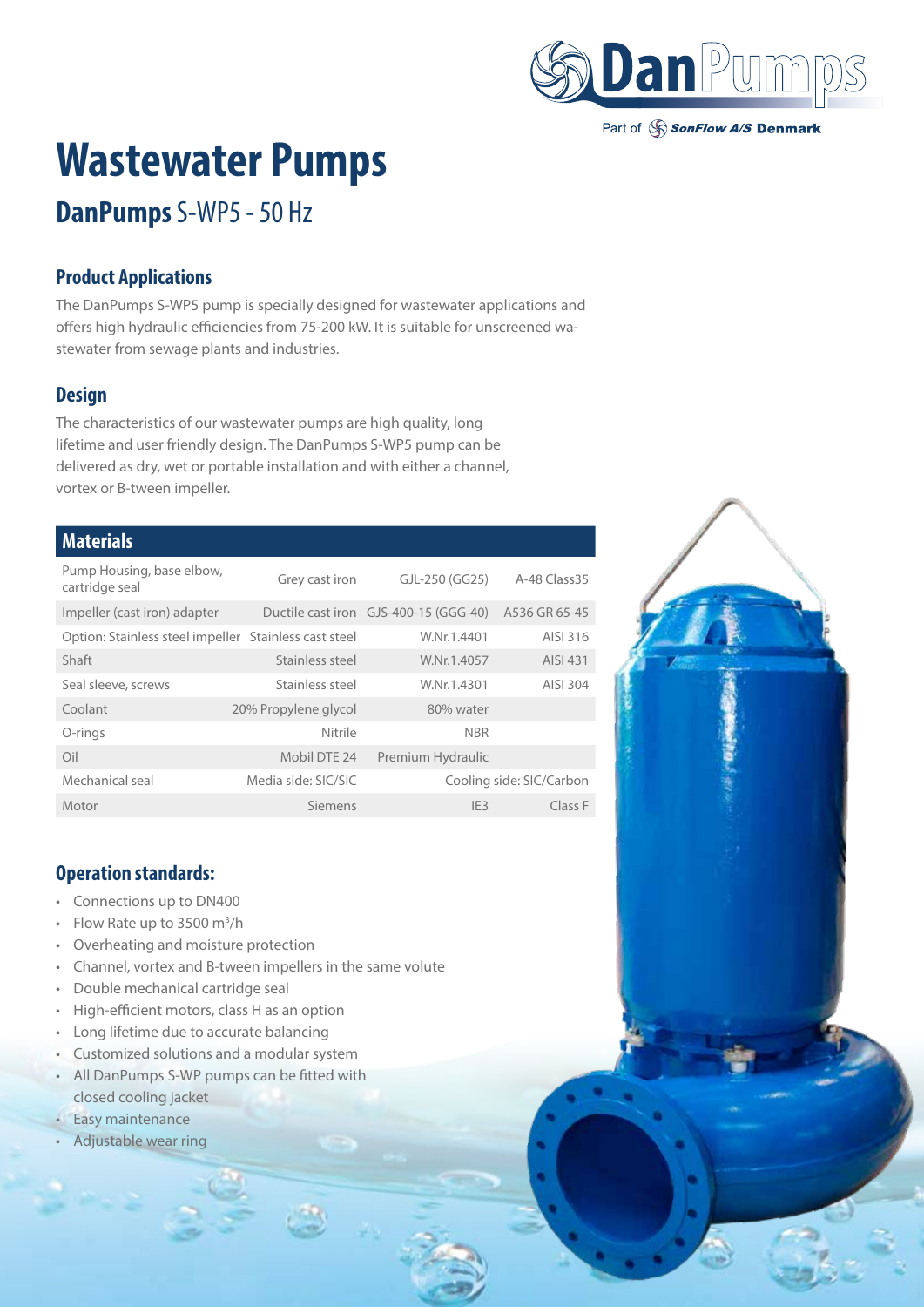



**Max. Length READER Max. Height**





DanPumps S-WP5 - Wet Pit Installation DanPumps S-WP5 - Dry Pit Installation DanPumps S-WP5 - Portable Installation

| Type      | <b>Installation</b> | Max.<br><b>Height</b> | Max.<br>Width | Max.<br>Length |
|-----------|---------------------|-----------------------|---------------|----------------|
|           | Wet Pit             | 1980 mm               | 760 mm        | 1456 mm        |
| S-WP5-150 | Dry Pit             | 2227 mm               | 760 mm        | 862 mm         |
|           | Portable            | 1997 mm               | 760 mm        | 1037 mm        |
|           | Wet Pit             | 1986 mm               | 760 mm        | 1524 mm        |
| S-WP5-200 | Dry Pit             | 2356 mm               | 760 mm        | 884 mm         |
|           | Portable            | 2056 mm               | 760 mm        | 1314 mm        |
|           | Wet Pit             | 2163 mm               | 828 mm        | 1765 mm        |
| S-WP5-250 | Dry Pit             | 2492 mm               | 828 mm        | 977 mm         |
|           | Portable            | 2067 mm               | 828 mm        | 1527 mm        |
|           | Wet Pit             | 2167 mm               | 814 mm        | 1772 mm        |
| S-WP5-300 | Dry Pit             | 2597 mm               | 814 mm        | 985 mm         |
|           | Portable            | 2092 mm               | 814 mm        | 1612 mm        |
|           | Wet Pit             | 2279 mm               | 977 mm        | 2166 mm        |
| S-WP5-350 | Dry Pit             | 2723 mm               | 977 mm        | 1179 mm        |
|           | Portable            | 2280 mm               | 977 mm        | 1879 mm        |
|           | Wet Pit             | 2302 mm               | 1094 mm       | 2334 mm        |
| S-WP5-400 | Dry Pit             | 2872 mm               | 1094 mm       | 1347 mm        |
|           | Portable            | 2348 mm               | 1094 mm       | 2129 mm        |